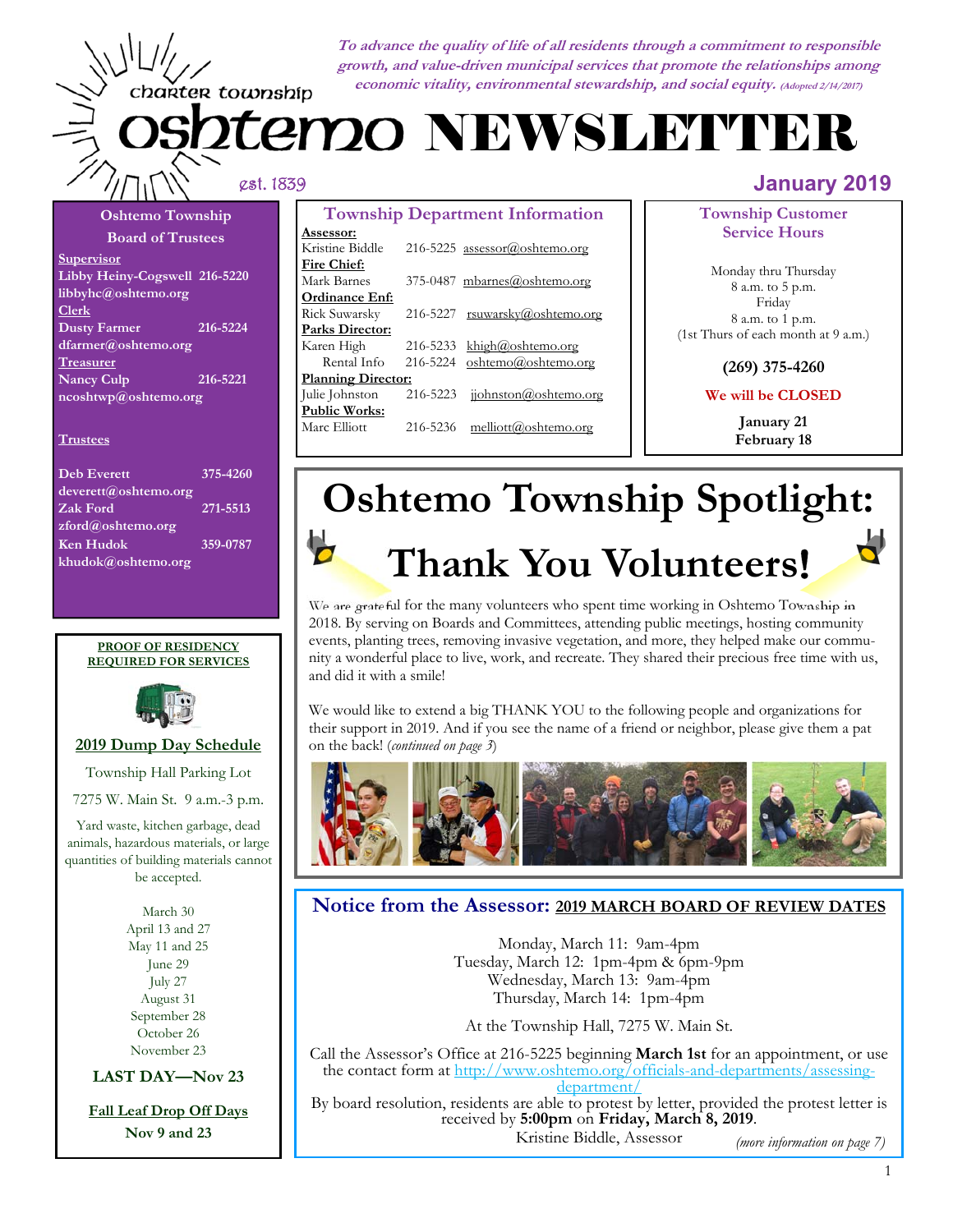

### **From Supervisor Libby Heiny-Cogswell:**

This is an appropriate time to look back on 2018 accomplishments; more detail is elsewhere in the newsletter, but briefly, the GO! Green Oshtemo effort entailed work that is dear to my professional landscape architecture background—coordinating a broad, multi-pronged, multi-department planning, landscape architecture, civil engineering, and environmental planning and design effort. The goal was to further the coordination between parks, non-motorized, conservation, and cemetery strategic planning. The plans, other than for conservation, do

already exist, but in various stages. Notably, there was an opportunity for better coordination. We worked in concert-- Township Staff in planning, parks, and public works, outside experts, Buildings and Grounds committee members, the Clerk's Office, and private citizens. To save expense, the Supervisor and Parks Director sketched preliminary designs for cemeteries. Overall, these coordinated plans provide a tool for prioritizing implementation and expenditures.

 In 2019 the "Government Efficiency – Exploring Options" ad hoc (temporary) committee will study operational and organizational issues. The group will collect data and explore options. Professionals in municipal law, accounting, public administration, and Oshtemo citizens will problem solve with Staff, MSU's Local Government Center, and the Township Board.

My email is **libbyhc**@oshtemo.org, and phone is 216-5220.



### **From Clerk Dusty Farmer:**

As part of the Go! Green Oshtemo effort, the three cemeteries in Oshtemo were master planned to include areas for more cremation burials and for green burials. The long view for the cemeteries provides for better use of available land and more options for burial, including for cremains. The plans provide guidance for capital projects, so funds are used wisely, and for decreasing mowing and maintenance expenses over time. The Township asks for public comment on the plans (available on the website) by January 22nd so the input can be

presented when the agenda item returns to the Township Board February 12th.

 This process of master planning the cemeteries will result in updates to the cemetery ordinances, including an explanation of the types of burials offered in Oshtemo. The ordinance updates will also allow us to move forward with a planned project to clean up the cemeteries this spring. The process has been interesting and educational. I would like to thank the local community for coming together to provide input. View the plans here: https://www.oshtemo.org/wp-content/uploads/2018/12/Cemetery-Master-Plans.pdf



## **From Treasurer Nancy Culp:**

Winter tax notices were mailed out December  $3^{rd}$ . Tax bills are sent to the property owner unless a mortgage holder has requested it, which they must do for each tax season. If you received a Winter Tax Bill but have an escrow, you should forward the tax bill to your mortgage holder with a reminder that they must request it. If your mortgage company has requested the tax bill, you will not receive a copy, but may contact us and we will be glad to send you

one. If you do not have a mortgage escrow, and have not received your Winter Tax Bill, please contact the Treasurer's office to obtain a copy. You can verify taxes have been paid by contacting the Treasurer's Office at 216-5221 or on our website (www.oshtemo.org) which is updated daily. We accept credit cards at the counter and online, but be aware of the 3% processing fee charged by our credit card vendor.

**Winter taxes are due every year on February 14**. A 1% fee will be added after that date and another 3% will be added after February 28th when they are moved to the county for collection**. Do not** let them go to the county for collection, as you will incur additional fees and interest. Postmarks CANNOT be accepted for payments made by mail.

Please note the Township Office hours are Monday thru Thursday 8:00am – 5:00pm and Friday 8:00am – 1:00pm. The Friday before the collection deadline our office will be open 8am-4pm. Our office is closed Saturday and Sunday. Please use the drop box in the parking lot for after-hours tax drop off. The drop box is checked daily and anything in the drop box at 8am will be posted as received the prior day.

### WINTER TAXES DUE FEBRUARY 14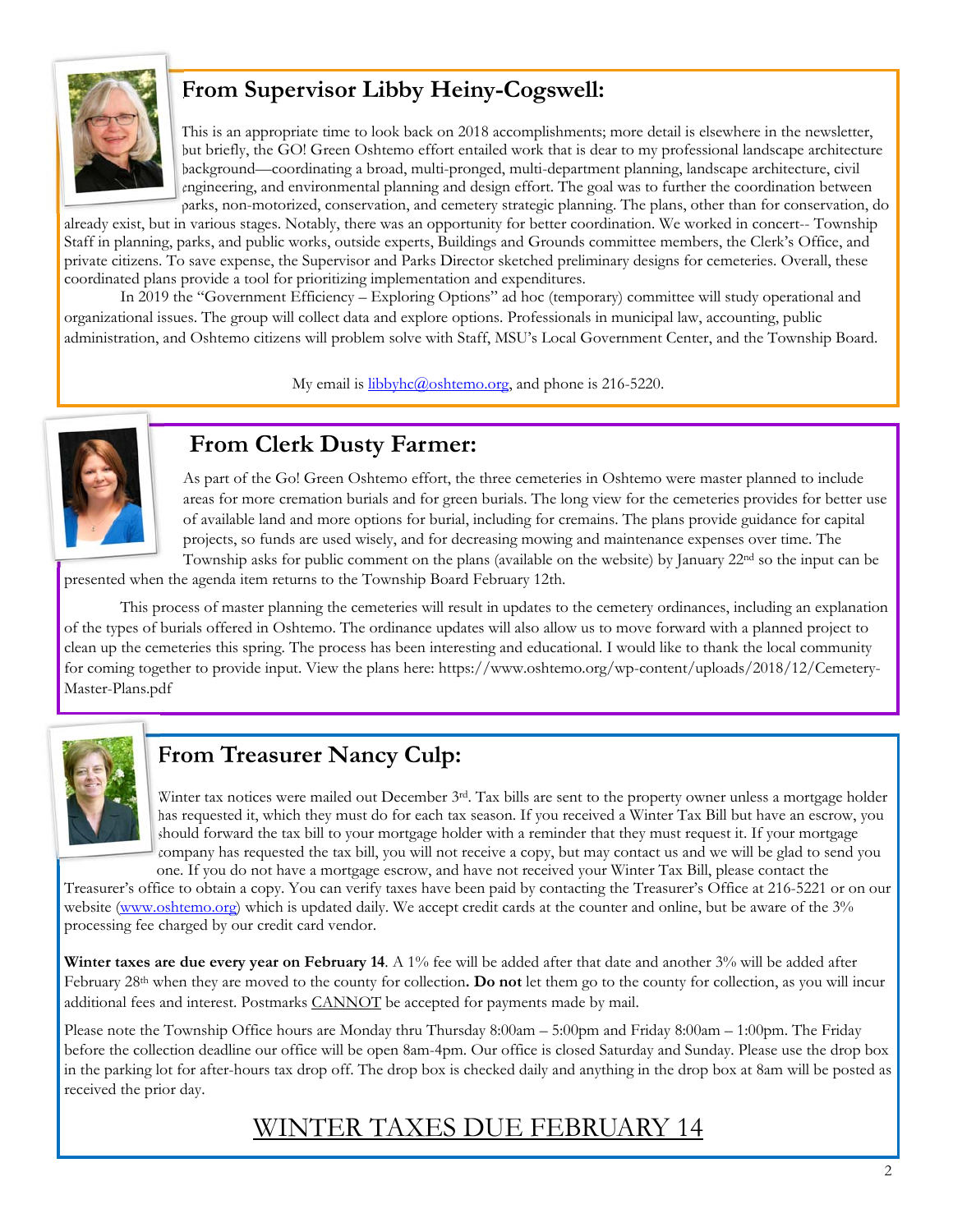# **Thank You Volunteers—** (*continued from page 1)*

**Buildings & Grounds Committee** -Carl Benson

**Capital Improvements Committee** -Tim Mallett, Dick Hertzell, Bernie Mein

**Parks Committee** -Cheri Bell and Paul Sotherland

- **Downtown Development Authority** -Jack Siegel, Julie Hite, Bruce Betzler, Grant Taylor, Ethan Sivewright, Dick Skalski, Mike Lutke, Themi Corakis, Rich McDonald, Ryan Wieber, Maria Dacoba
- **Corridor Improvement Authority** (SoDA) -Galen Rike, Cheri Jodoin, Joe Gesmundo, Corey Ashley, Kelly Bringman, Dennis Patzer, Theresa Spurr
- **Environmental Board** -Chad Hughson, Druba Bhattari, Neil Sikora

**IT Board Work Group** -Fred Antosz, Matt Tomczak

- **Historical Society Board** and volunteers -Kenn and Irene Livingston, David Bushouse (posthumously), Mary Anne Britvec, Starr Waldron, Barb Adams, Patricia Babladelis, Ilah Henderson, Kathyrn Steadman, Carol Gray, Kay Oppliger, and others
- **GO! Green Oshtemo Study Group** members -Dave & Lorri Walch, Harry and Karen Jachym, Micki Maxwell, Tyler Bassett, Paul Babladelis, Cheri Bell, Paul Sotherland, Bree Bennett, Mary Smith, Barb Malsom, Chad Hughson, Anna Kornoelje, Carl Benson, Scott Betzler, Norman Langeland, Laurie Vander Berg, Richard Brewer



David Walch, Bruce Dannenhauer, Dennis Patzer, Kathryn Bergeron, Matthew Hunt, Shari Wykrent, Dan Befus, Jeff Fleming, Chris Lawson

West Oshtemo Grange Country Dancing Kalamazoo Oshtemo 4-H Club Boy Scout Troop 292 Arbor Financial Credit Union Advia Credit Union Kalamazoo Wiffle League K'Aces Disc Golf League Oshtemo Rotary Club Bronson Project SEARCH

Interested in volunteering? To be contacted about volunteer opportunities as they arise, please send an e-mail to volunteer@oshtemo.org and ask to be added to our **Volunteer E-mail List**. You can also check the Volunteer page on our website at www.oshtemo.org/volunteer or follow Oshtemo Township on Facebook to find out about volunteer projects. Follow the Oshtemo Friends of the Parks and Historical Society Facebook pages for volunteer opportunities as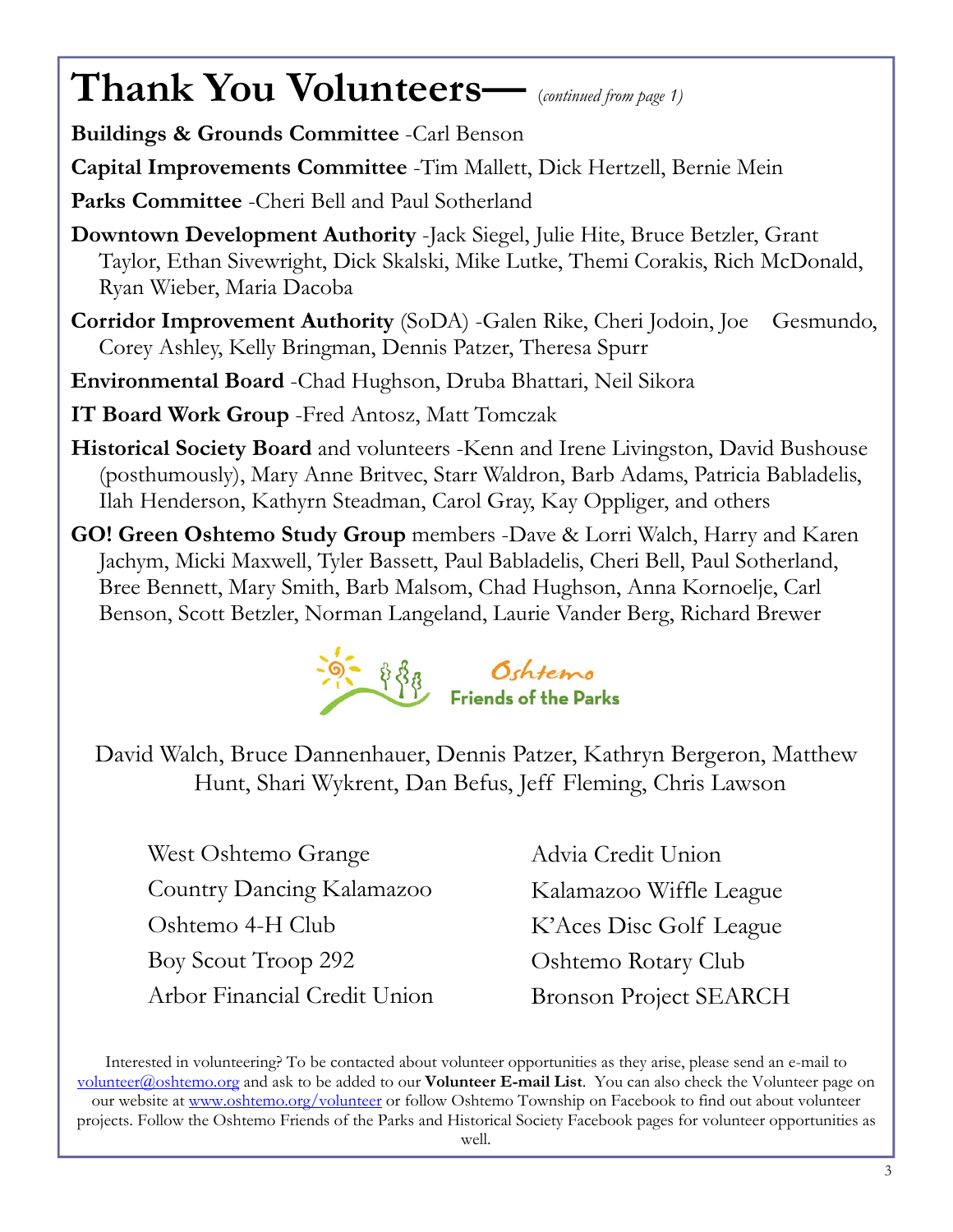# **Kalamazoo County Sheriff's Department—**

The Sheriff's Office would like to wish everyone a Happy New Year! January and February are often a time when many travel to escape the cold winter temps and winter driving. We would like to share a few safe winter driving tips to keep in mind whether you are escaping the snow or will have to drive in it this winter season.



Before driving your vehicle, clean snow, ice or dirt from the windows, the forward sensors, headlights, tail lights, backup camera, and other sensors around the vehicle.

 $\blacksquare$  Keep the following in your vehicle:

Snow shovel, broom, and ice scraper.

Abrasive material such as sand or kitty litter, in case your vehicle gets stuck in the snow. Jumper cables, flashlight, and blankets for protection from the cold.

A cell phone with charger, water, food, and any necessary medicine (for longer trips or when driving in lightly populated areas).

**Plan Your Travel and Route: Keep yourself and others safe by planning ahead before you venture out** into bad weather.

Check the weather, road conditions, and traffic.

Don't rush; allow plenty of time to get to your destination safely.

Plan to leave early if necessary.

Familiarize yourself with directions and maps before you go, even if you use a GPS system, and let others know your route and anticipated arrival time.

**Protect Yourself and Your Loved Ones** 

Always wear your seat belt every trip, every time—and ensure that everyone else in your vehicle is buckled-up in age and size-appropriate car seats, booster seats, or seat belts.

Stay Alert & Avoid Risky Driving Behaviors

Do not text or engage in any activities that may distract you while driving.

Obey all posted speed limits, but drive even slower if necessary for weather conditions.

Drive sober. Alcohol and drugs impair perception, judgment, motor skills, and memory – the skills critical for safe and responsible driving.

What to Do in a Winter Emergency- If you are stopped or stalled in wintry weather:

Stay with your car and don't overexert yourself.

Put bright markers on the antenna or windows and keep the interior dome light turned on.

To avoid asphyxiation from carbon monoxide poisoning, don't run your car for long periods of time with the windows up or in an enclosed space. If you must run your vehicle, clear the exhaust pipe of any snow and run it only sporadically — just long enough to stay warm.

Call 911- if you do not know your specific location give the name of the road you are on, direction of travel and the closest intersection. Be able to give dispatchers a description of your vehicle. Make, Model and Color, and any distinctive features like damage or markings.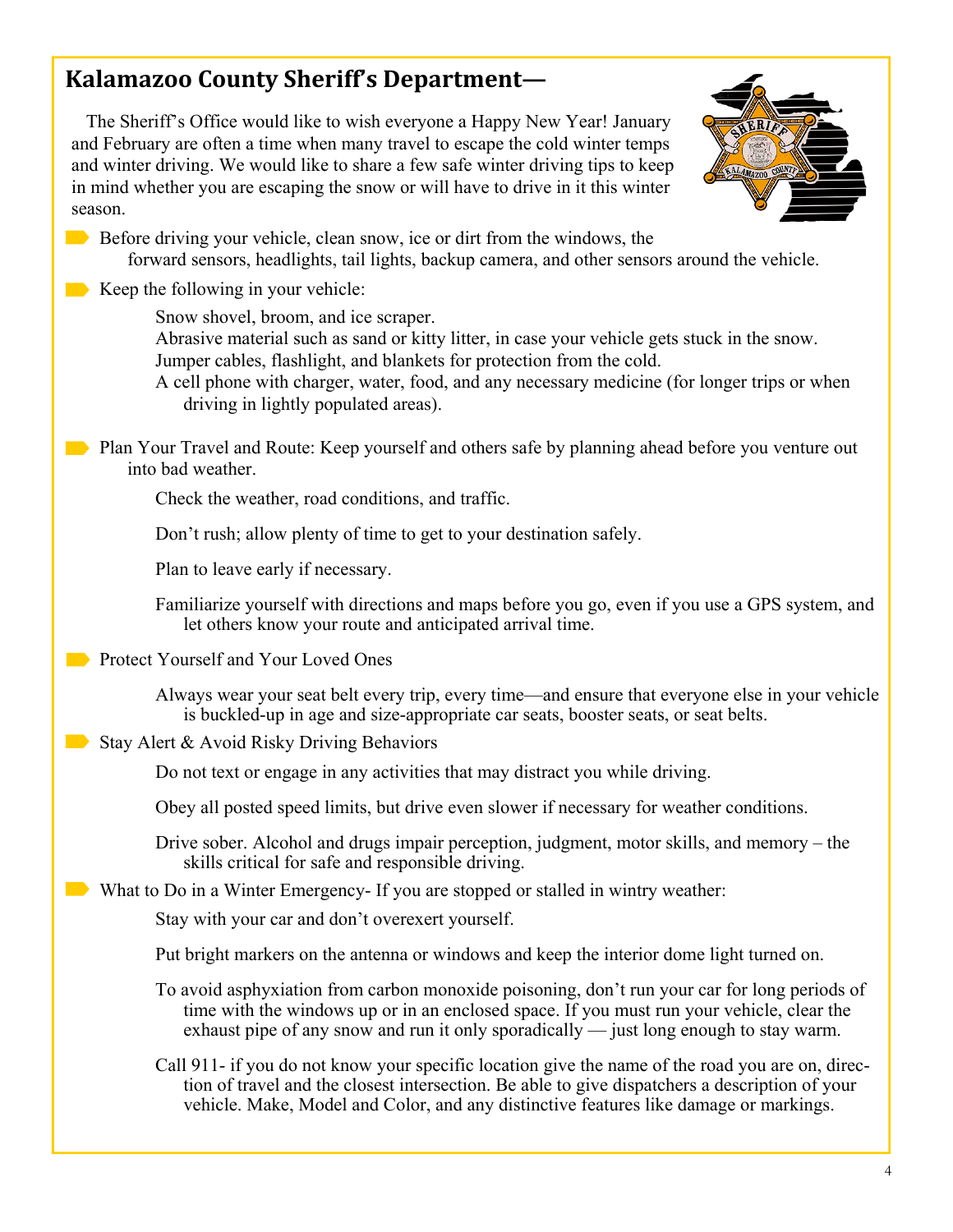# **Fire Department Assessment Increase Update—**

A frequent question from residents in recent weeks asks why there was a recent change to the Township fire assessment. The Township fire assessment has not been increased since 1979. The Township simply could not continue to operate at 2.5 mills when its newest fire engine cost nearly \$800,000. Also, the Township could not maintain sufficient on-call firefighters and felt compelled to add 10 full-time firefighters over the last two years in order to ensure the safety of its citizens, as well as its firefighters. The Supervisors Office (HR) and Fire Department accepted applications and interviewed candidates. Following physical agility and other testing, the goal is to hire six additional 24-hour (full time) firefighters by the end of January.

# **Public Works—**

### **Drake Road Non-Motorized Path**

 Oshtemo was awarded a \$507K grant to build a non-motorized path on the west side of Drake Road from West Main Street to Green Meadow Drive. The construction contract was awarded to Kamminga & Roodvoets, Inc. The construction will start mid-April 2019 and is scheduled to complete in mid-August. Construction will start at the Drake Road and West Main intersection and proceed south. The right lane may be closed at times to provide a safety buffer to the construction workers and to allow for curb improvements. The Public Works Department will host a public meeting in February or March for interested residents to discuss the schedule and other concerns with the contractor.

 Oshtemo was also awarded two other grants totaling \$473K to build a non-motorized path from Green Meadow Drive to Stadium Drive. That portion of the Drake Road non-motorized path is delayed pending approval from Amtrak for the railroad crossing.

### **Stadium Drive Shared-Use Path**

 Oshtemo was awarded a \$260K grant for 2020 to construct a six-foot shared-use path on both sides of Stadium Drive from 11th Street to the Oshtemo Downtown Development Authority (DDA) boundary (approximately Quail Run Drive). The Oshtemo DDA is planning to complete the six-foot shared-use path on both sides of Stadium Drive within the DDA area (approximately Quail Run Drive to  $8<sup>th</sup>$  Street) in 2020 as well. Engineering design of the sidewalk is underway and easement acquisition has started.

### **USDA Sewer Extension Project**

 Phase I of the USDA sewer extension project was expected to go out for bids in January 2019. The Federal government shutdown will affect this work. The due date for these bids will be 6 weeks after posting. The contractor will be selected and then we will immediately start working with the contractor to develop a construction schedule. When the schedule is completed, the Public Works Department will host public meetings with the contractor and affected neighborhoods to discuss the schedule and other concerns.

# **Planning Department—Go! Green Oshtemo Update**

The draft *GO!* Green Oshtemo Plan is available for public comment and the Township would like to hear from you! The full Plan is available on Oshtemo's website at http://www.oshtemo.org/gogreen/. The Planning Commission will hold a public hearing on Thursday, January 24<sup>th</sup> at 6:00 pm to garner input on the Plan. Comments can either be provided to the Planning Commission through the Planning Director at johnston@oshtemo.org or by attending the meeting.

The *GO!* Green Oshtemo Plan is the first of its kind for Oshtemo Township where parks, recreation, nonmotorized facilities, and conservation of open space and greenways are planned in a comprehensive and coordinated way. This project is a Township-wide effort to determine the best location and future goals for these facilities. In addition, the Plan is a guide that addresses expressed community desires related to these important amenities, which play a vital role in the lives of Township residents by providing:

- Active recreational opportunities
- Passive enjoyment of rural areas and natural landscapes
- Opportunities for environmental conservation and sustained rural character
- Improved community health and quality of life

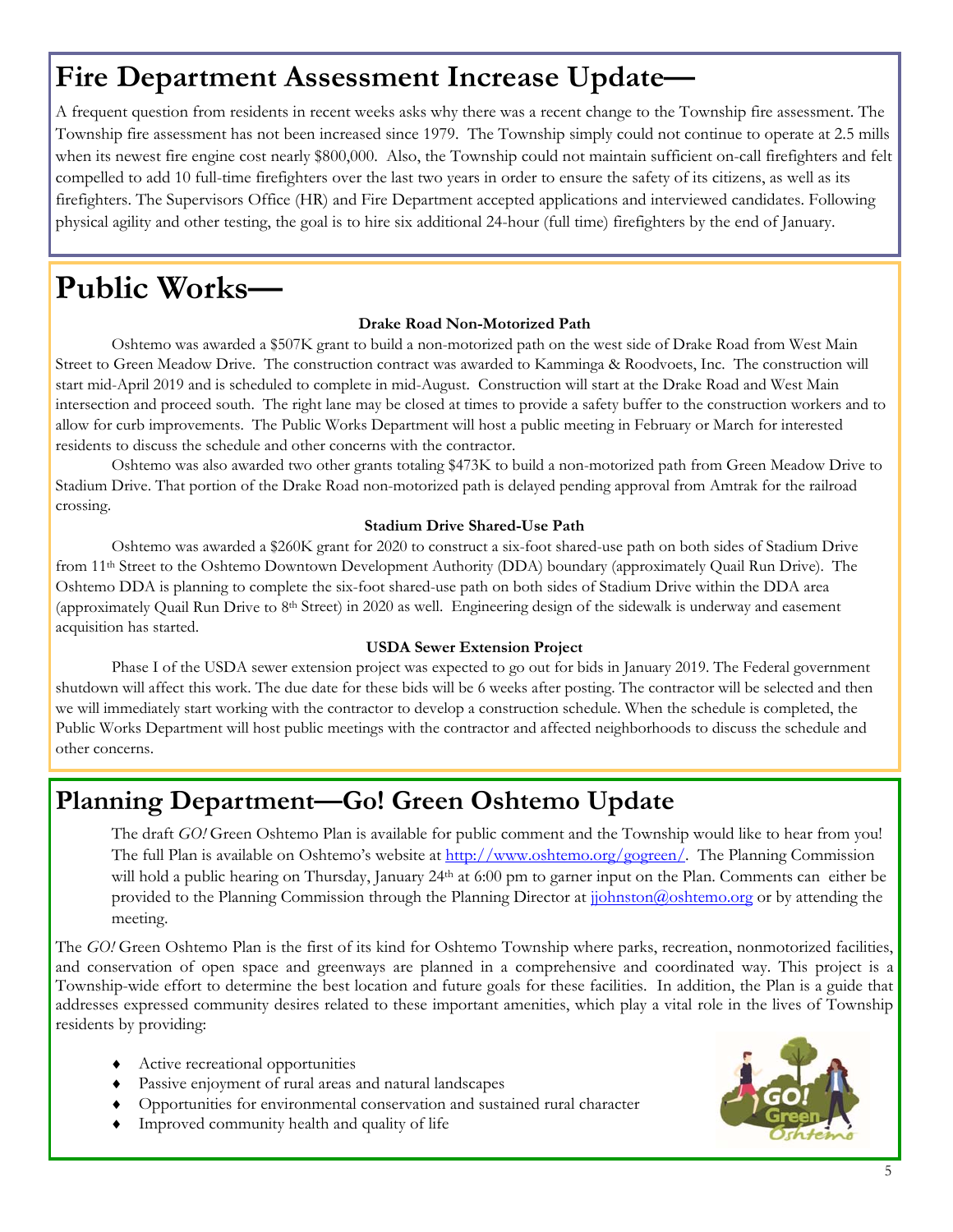# **Oshtemo Historical Society— Drake House Restoration**

 Big changes are coming to the Drake House as we enter 2019. The Drake Farmstead Capital Campaign raised the \$250,000 to match the Township's commitment, and restoration efforts are moving forward both inside and out. Below is a review of the work to renovate the Drake House kitchen as a reception room accomplished by the Oshtemo Historical Society to date, and the projected goals for 2019.

**2016**-Restoration/Design Committees worked with Nelson Nave, Architect, to discuss redesigning the kitchen into a reception room. OHS members removed some of the wall paneling and all of the upper cupboards, exposing what was underneath.

**2017**-OHS members gathered bids for restoration projects from contractors. Projects bids include re-plastering or wallboarding the walls, new flooring, removal of the sink, new north windows, electrical work, refinishing the south window sashes, obtaining a new period entrance door, tin paneled ceiling, and wood trim for doors, windows and baseboards.

**2018**-Members removed pine-paneled island and vinyl flooring, removed lower cupboards, counter and sink, installed a temporary stainless steel sink in the back kitchen continued to gather bids, and chose types of furniture for the multipurpose reception room.

**2019 Projected goals**- Recruit volunteers for interior work, finish tearing off the plaster, wood, and lath from the walls, finish collecting bids, installation of new electrical work, installation of blue board with plaster skim coat on walls, and create a fund drive for other interior restoration projects.

 If you would like to help the OHS, you can either volunteer to help remove plaster and lath from the walls in the spring or send a donation. We thank you very much for your generosity and support in restoring this 158-year-old historic home in Oshtemo Township. Donations can be mailed to 7275 W. Main St., Kalamazoo, MI 49009. To volunteer, email ohs@oshtemo.org



#### **CONNECT TO ROAD COMMISSION** OF KALAMAZOO COUNTY ALERTS



**Have You Signed Up? Receive Message Alerts** for: **\*Road Construction** 

**\*Road Closures/Detours Ceneral Public News RCKC CONNECT** 

Visit : www.kalamazoocountyroads.con



### **Hiring a contractor making improvements on your property in 2019?**

Decks, pools, sheds, and roofs need permits and might be subject to setback rules. Contact the Southwest Michigan Building Authority to find out which permit you need. (269) 585-4150



Do you have an Address Sign? If you don't have an address number sign, they are available to order through the Township office for **\$10.00.** 

Please contact Linda to place an order: 375-4260 or lpotok@oshtemo.org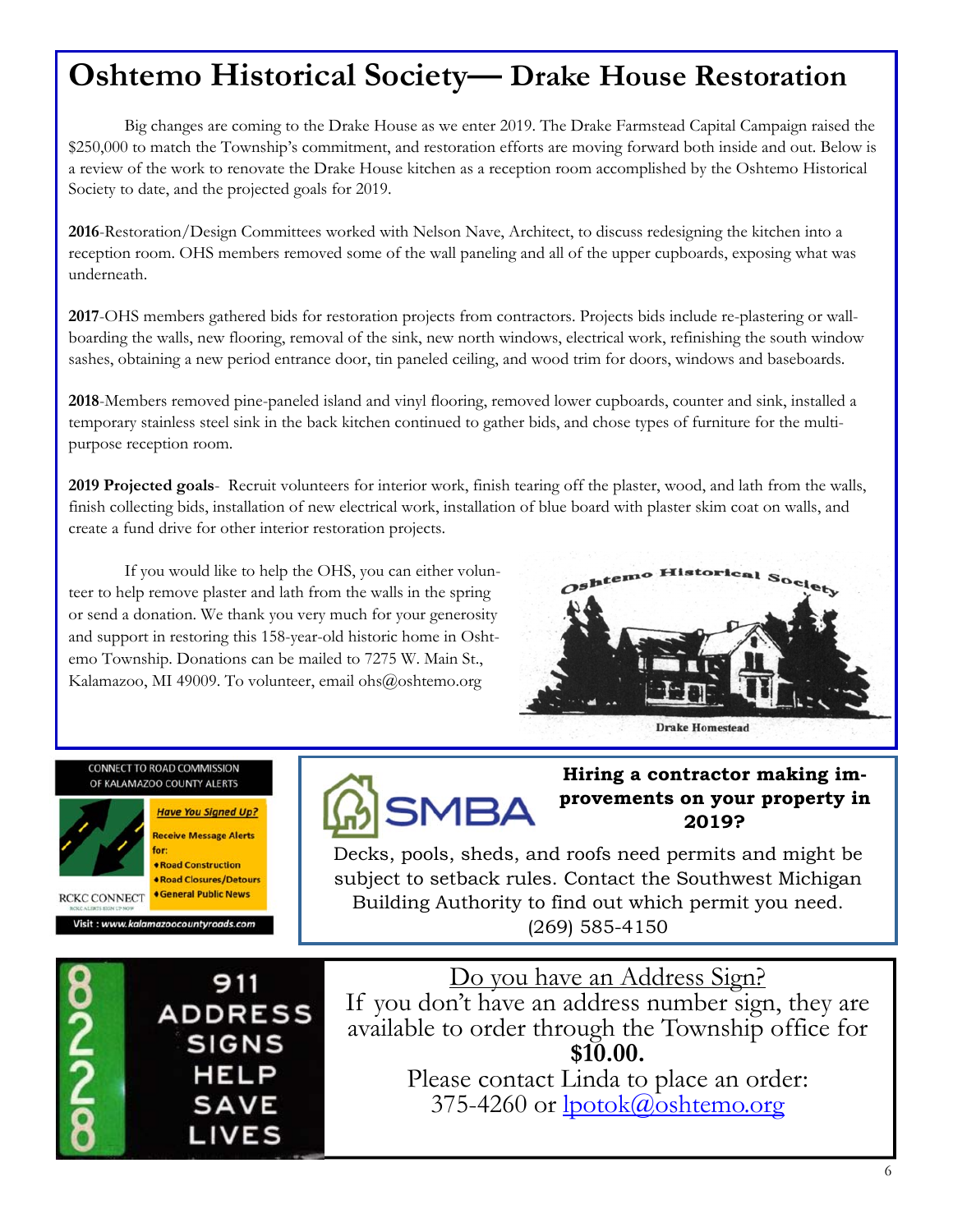# **Non-emergency dispatch update—**

In an effort to help better connect with contracted officers in Oshtemo Township, residents can contact consolidated dispatch to request a conversation with a Kalamazoo County Sheriff's Deputy assigned to Oshtemo Township. The non-emergency phone number is **488-8911.** As always, if you are experiencing an emergency, please call **911.**

# **Parks Announcement—**

The Township Board recently approved new rental rates for 2019, along with the use of Oshtemo rental facilities for non-residents. Residents will receive a discounted rate. Please view the new rates on the rental agreements at www.oshtemo.org/parks-and-recreationfacilities/

## **Road Commission of Kalamazoo County— 2019 County Primary Road Repair List**

- KL Ave between Drake Road and  $11<sup>th</sup> Street complete the road widening project to three lanes.$
- 12th Street between Kalamazoo Christian Schools and the south Township boundary mill and Hot Mix Asphalt (HMA) overlay
- G Avenue between  $2<sup>nd</sup>$  Street and  $10<sup>th</sup>$  Street chip seal and fog seal
- 10th Street between H Ave and G Ave chip seal and fog seal
- 11th Street between Stadium Drive and West Michigan Ave chip seal and fog seal
- 4th Street between M-43 and Stadium Drive chip seal and fog seal
- Almena Drive at KL Ave and  $1^{st}$  Street chip seal and fog seal
- KL Ave between 4<sup>th</sup> Street and Drake Road chip seal and fog seal
- $\bullet$  N Ave between 6<sup>th</sup> Street and 9<sup>th</sup> Street chip seal and fog seal
- Stadium Drive between 6<sup>th</sup> Street and 8<sup>th</sup> Street chip seal and fog seal
- 2nd Street between M-43 and AB Ave chip seal and fog seal
- 6th Street between M-43 and H Ave chip seal and fog seal
- West Michigan Ave between Stadium Drive and Drake Road chip seal and fog seal
- Van Kal Avenue between Stadium Drive and Almena Drive chip seal and fog seal

The county local roads (aka subdivision streets) have not yet been determined. To receive timely updates on the construction plans and road alerts, subscribe to RCKC Connect, the Road Commission's message alert system for road construction, road closures and detours, and general public news at www.kalamazoocountyroads.com.

# **Notice from Assessor—Board of Review—**(continued from page 1)

The Oshtemo Board of Review, appointed by the Township Board, is comprised of Township residents who are responsible for hearing property tax valuation appeals from Oshtemo Township property owners. The Board of Review can hear appeals regarding the following: State Equalized Value (SEV), assessment roll classification changes, disabled veteran exemption requests and poverty exemption requests. The 2019 Assessment Change Notices will be sent out mid to late February. After receiving your 2019 Assessment Change Notice and prior to March 8<sup>th</sup>, if you believe your property valuation is inaccurate or have general questions, please call the Assessor's Office (269) 216-5225 to discuss your concerns. If the Assessor is not able to address your concerns, you may schedule an appointment to appear before the 2019 March Board of Review to appeal the property valuation.



Road Commission of Kalamazoo County